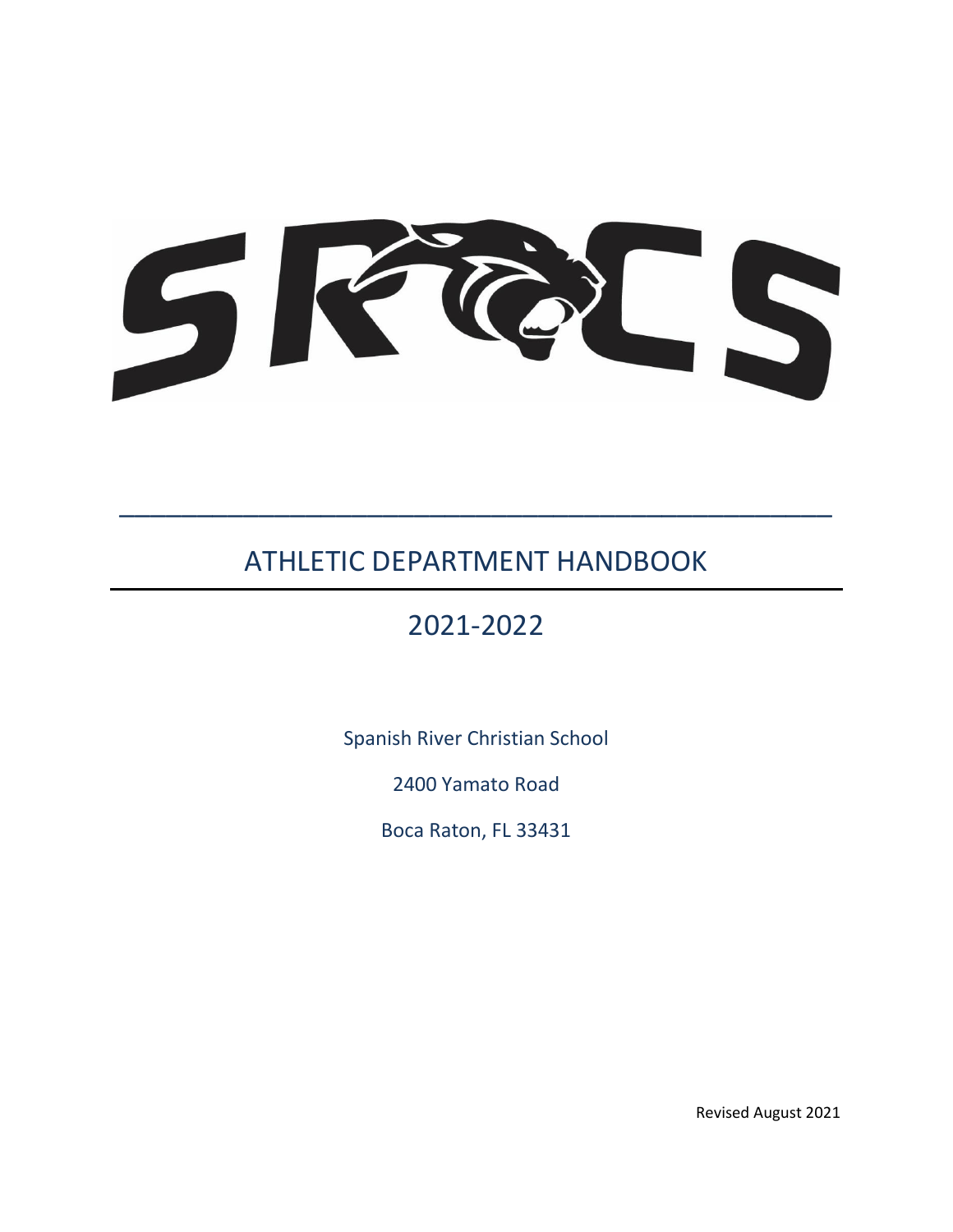

#### **Purpose**

The primary purpose of the Athletic Department at Spanish River Christian School is to advance God's Kingdom and bring Him glory through the use of athletics. Secondly, we are a high school preparatory sports program that provides athletes with highly qualified coaches, extremely competitive league play, and skill-building opportunities through practices and clinics in order to prepare players for high school athletics. It is our firm belief that the lessons learned on the court and field transcend sports, and will be carried throughout the lives of our student-athletes. Therefore, as we attempt to *Pursue Excellence* in all things*,* our program is based around the "STRIVE" acronym:

| S-ERVICE           | 1 Samuel 12:24 - "Only fear the LORD and serve him faithfully with all your<br>heart. For consider what great things he has done for you."                        |
|--------------------|-------------------------------------------------------------------------------------------------------------------------------------------------------------------|
| <b>T-EAMWORK</b>   | Proverbs 27:17 - "Iron sharpens iron, and one man sharpens another."                                                                                              |
| <b>R-ESPECT</b>    | Romans 12:10 - "Love one another with brotherly affection. Outdo one<br>another in showing honor."                                                                |
| <b>I-NTEGRITY</b>  | Proverbs 3:3 - "Let not steadfast love and faithfulness forsake you; bind<br>them around your neck; write them on the tablet of your heart."                      |
| V-ISION            | Jeremiah 29:11 - "For I know the plans I have for you, declares the LORD,<br>plans for welfare <sup>[a]</sup> and not for evil, to give you a future and a hope." |
| <b>E-XCELLENCE</b> | Colossians 3:23 - "Whatever you do, work heartily, as for the Lord and not<br>for men."                                                                           |

### **Registration Requirements**

Each athlete is required to complete a Student Athletic Health Examination form. A physical examination is necessary for the form to be fully complete. After completion, the form must be notarized. Mrs. Cecil in the Athletic Office and Mrs. Ryser in the front office are both notaries and will be happy to notarize the form. If any portion of this form is left blank, it will be considered incomplete and will not be accepted. Every athlete is also required to pay an athletic fee for each sport in which they participate. Athletic fees are non-refundable even if a student becomes ineligible due to grades or conduct, or is dismissed from a team for any reason. The only exception to this rule is if a player decides to quit during tryouts before practices begin. The Athletic Handbook must be read and the Athletic Handbook Agreement Form signed by every athlete and one parent or guardian.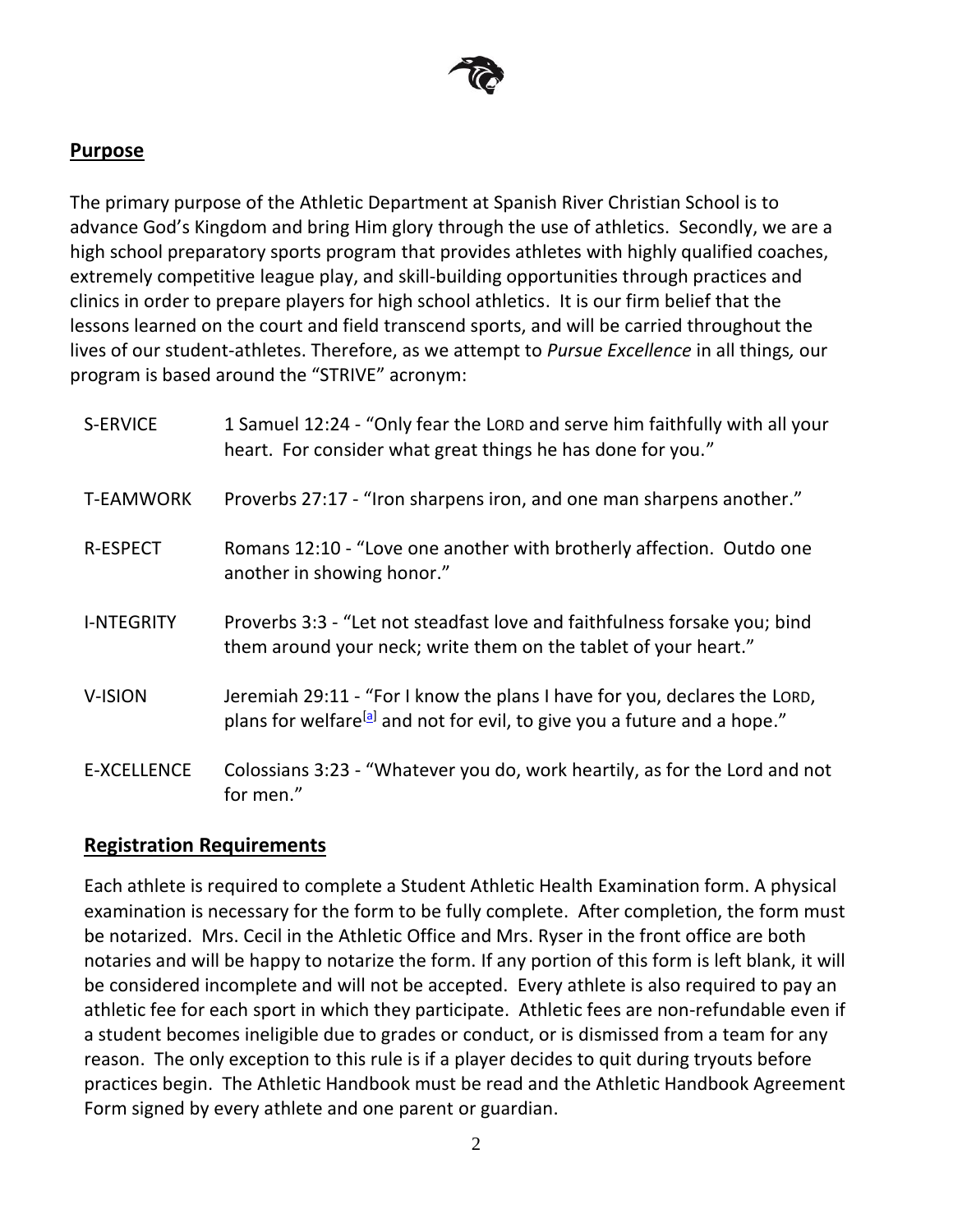

Again, students will not be allowed to participate in a sport in any capacity until:

- 1. The Student Athletic Health Examination Form is completed, notarized, and turned into the Athletic Office.
- 2. The Athletic Handbook Agreement Form is signed by both athlete and parent and turned in to the Athletic Office.
- 3. The Athletic fee of \$150.00 per sport is paid.
- 4. Boys/Girls Lacrosse ONLY: Injury and Equipment Waivers are signed.

All registrations must be complete and received by the stated deadline. No late registrations will be accepted unless the athlete has received permission from the Athletic Director.

# **League Play**

At the varsity level, we compete in the Florida Gold Coast League. The Gold Coast League consists of Middle School athletic programs in Broward and Palm Beach counties, which share a similar philosophy about 6th, 7th, and 8th grade athletics.

### **Boys' Sports**

Baseball, Basketball, Flag Football, Golf, Lacrosse, Soccer, Tennis

### **Girls' Sports**

Basketball, Cheerleading, Golf, Lacrosse, Soccer, Softball, Tennis, Volleyball

### **Gold Coast League member schools**:

A.D. Henderson University School American Heritage School - Boca Delray Campus Calvary Christian Academy North Broward Preparatory School Pine Crest School - Boca Raton Campus Pine Crest School - Ft. Lauderdale Campus Spanish River Christian School St. Andrew's School St. Joan of Arc Catholic School St. Jude Catholic School Westminster Academy (baseball and softball only)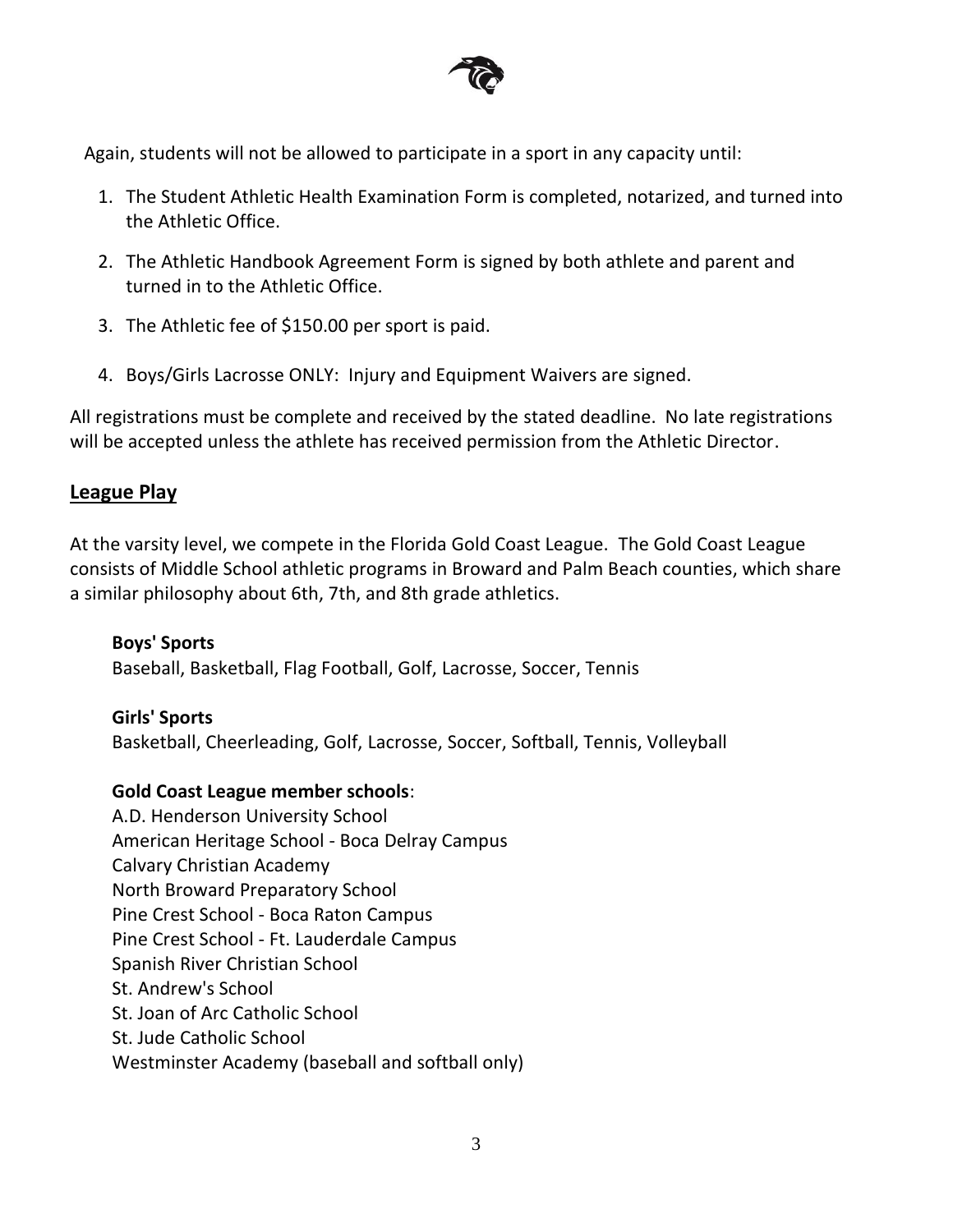

# **Pre-Season Parent Meeting**

A pre-season parent meeting will be held after tryouts and before the start of each season to discuss highlights, important notes, and questions regarding the upcoming sports season. This is a great opportunity for parents (especially those new to the program) to clarify things before we get started.

# **Practices and Games**

Attendance at all games and practices is required. Coaches have the authority to discipline an athlete for any unexcused absence or tardiness. All absences, other than illness, must be approved in advance. The appropriate way to obtain an excused absence is for the athlete or parent to contact the coach at least one day prior to the absence. A message sent by a friend is not an acceptable means of communication. Disciplinary action will take place with the first unexcused absence. Continued unexcused absences may result in dismissal from the team. An athlete must attend at least a half-day of school (in class no later than 12:00 pm) in order to be eligible to participate in practice or a game that day.

Practices and games are scheduled Monday through Thursday. Practices are from 3:15 pm to 4:45pm. Dismissal from practice will be in front of the gym. Any athlete not picked up by 5:00 pm will be escorted to Aftercare, for which a fee will be assessed.

Game times will vary according to sport and location.

# **Transportation**

**Transportation to and from away games will be the responsibility of each athlete's family.** Carpooling is a great option for those parents who work or cannot drive their child. Please make sure all carpool arrangements are made in advance, your child knows with whom he/she is riding, and to which dismissal area your child should go. All athletes will be picked up from their assigned dismissal area or will go to the area where their carpool is picking up. Any student not picked up by 3:15 will be sent to Aftercare where the normal fee will be assessed.

# **Sports Equipment Drop-off**

Middle school students participating in after school sports are required to store their equipment in or above their lockers. Exceptions are lacrosse, baseball and softball due to the size of the equipment. **NO sports equipment will be stored in the Middle School hallway or Room 200, due to fire regulations.**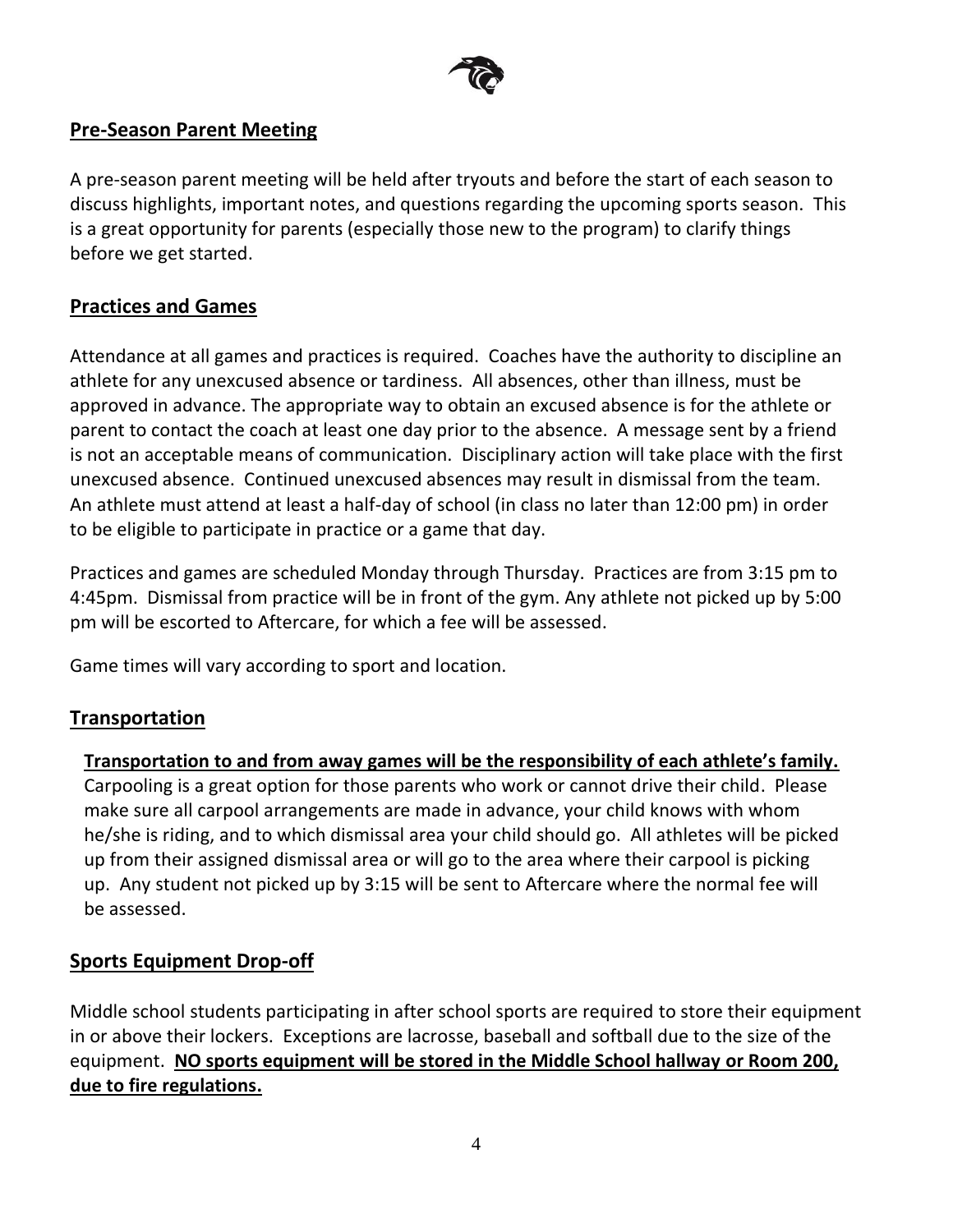

# **Schedules and Schedule Changes**

Scheduling changes happen from time to time during a season. *The most up-to-date information can be found on FACTS Family Portal (formerly RenWeb)*. Many changes are due to weather, and that decision is usually not made until the end of the day. FACTS Family Portal will be updated as soon as the change goes into effect. When possible, the Athletic Director will send an email or text notification. It is the responsibility of parents to check their Family Portal daily for any changes to the schedule (in their student's class schedule, parents select the sport and view the calendar for that sport). Due to the large number of athletes, it is not possible for each student to call home every time there is a change to the schedule. If a schedule change is due to weather, and the information was available on FACTS, students who are sent to Aftercare will incur the normal charge.

## **Grades and Conduct**

Student eligibility is determined by our school policy as stated in the *SRCS Student and Parent Handbook*. All students and parents are required to abide by the provisions of the *Student and Parent Handbook.*

A student receiving an Administrative Referral (see DISCIPLINE PROCEDURE in the *Student Parent Handbook)* will be suspended by the Athletic Director for the next scheduled game. A student who receives a suspension will be prohibited from participating in all SRCS athletic events during the suspension period and for the 5 consecutive school days immediately following the completion of the suspension period. Any further game suspensions will be at the discretion of the Athletic Director. The student may also face removal from a team.

Students who are deemed ineligible will be removed from the team when the probation period commences. Ineligible athletes are required to return their uniform and are not permitted to attend practices, sit with the team during games, travel with the team to games, etc.

The Athletic Director has the right to determine if an athlete's conduct is in violation of the Athletic Department's regulations. Continued non-compliance by an athlete may result in disciplinary action.

# **Sportsmanship**

SRCS believes good sportsmanship is an integral component of athletic competition. In order for good sportsmanship to prevail, coaches, athletes and fans must display respect, fairness, civility, honesty, and responsibility before, during, and after all athletic events. We encourage fans to enthusiastically support the team, to recognize the outstanding performance of opponents, and always exhibit good sportsmanship in their words and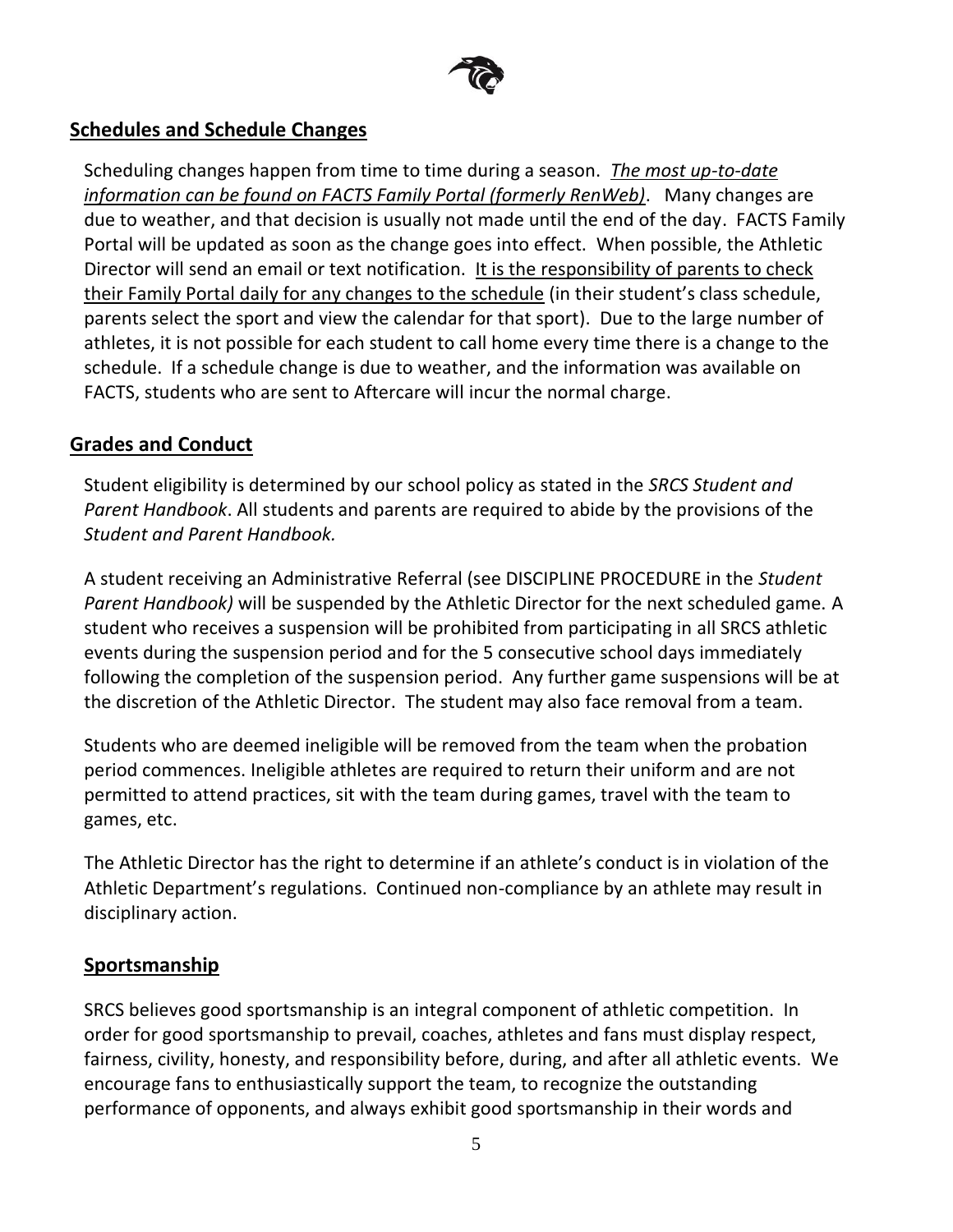

actions. Profanity, racial or ethnic comments, or other intimidating actions directed at officials, student-athletes, coaches, or other fans will not be tolerated and are grounds for removal from the site of competition. If a student-athlete or student spectator is the source of the unsportsmanlike conduct, he/she will be removed from the game and proper disciplinary procedures will be followed in accordance with the behavior expectations outlined in the *Student and Parent Handbook*.

## **Team Assignments**

Due to the high number of students trying out for each sport, it is necessary to divide the students into more than one team. Student Athletes will start the season on the Varsity team, Junior Varsity team, or JVB level. Athletes may earn the privilege to advance to a higher team and may also lose that privilege resulting in a change of team assignment (See Grades and Conduct).

### **Varsity Team**

Varsity level teams compete against other Gold Coast League schools as well as other local teams in the area. They are competing as part of a league and are actively pursuing the league championship. Playing time will not be equal or guaranteed and will be at the discretion of the coach based on what is best for the entire team. However, coaches are instructed to use discernment and play individuals who might not play as much as others when the score is heavily against or in favor of SRCS.

#### **Junior Varsity Team**

Like Varsity teams, Junior Varsity teams compete against schools in the Gold Coast League and other schools outside of the league. The JV team exists so players can build their skill, compete in games situations, and prepare for potential varsity positions in future years. Playing time will not always be equal or guaranteed. As with varsity teams, JV teams play to win, and coaches will play the players they believe give the team the best opportunity to accomplish this goal. We want to give every athlete a significant opportunity to play, but the amount of playing time is set at the discretion of the coach and is determined by what is best for the team.

### **JVB Level**

In order to accommodate all students who tryout each season, SRCS provides less experienced players a chance to learn the game and develop their skills. The JVB team will not compete with other schools and will have reduced practice time compared to Varsity and JV teams. However, they will get the opportunity practice alongside the JV team in certain drills and skill-building activities. Players placed at the JVB level after tryouts have the choice not to participate and will be refunded their registration fee if they choose not to continue. They will also not be penalized as to which team they can make in future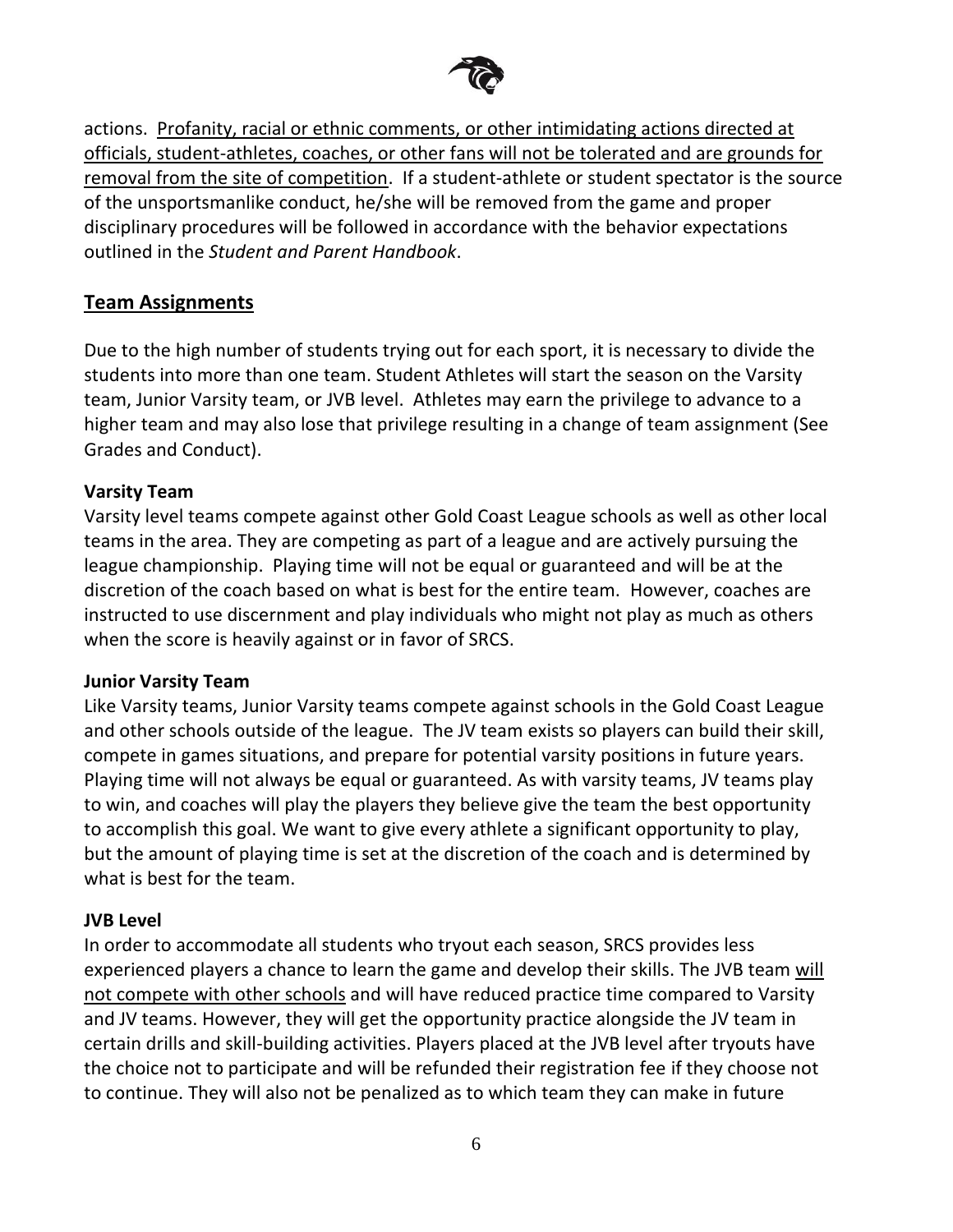

seasons. There may be times when assembling a JVB team is not possible; in such case, we will make every effort to accommodate all students.

#### **Quitting a Team**

Before registering for a sport, athletes and their parent(s) should think seriously about the importance of committing to a team. Any athlete who quits a team creates problems for everyone involved. **If an athlete quits a Varsity or Junior Varsity team after tryouts have ended and teams have been picked, without permission from the Athletic Director, he/she will not be eligible for the Varsity team during the next sport that he/she plays.**

## **Proper Lines of Communication**

It is important that our athletes are taught the proper method of addressing their concerns while playing on a sports team. Negative parent interaction during a game can be distracting and detrimental to the entire team and will not be tolerated. *A parent may never address a coach before, during, or directly after a game to discuss matters relating to his/her student. Please allow 24 hours before contacting the coach to discuss a concern.* The coach is responsible for each member of the team, and cannot engage in private conversations while students and/or parents are present.

Student athletes must first speak to their coach if they have a concern regarding playing time, player interactions, or any situation they have that affects their athletic experience. If the problem is not resolved and needs further discussion, the student and coach will meet with the Athletic Director.

If parents have a concern, they must first contact their child's coach to discuss the situation. If the issue is not resolved, the parent may contact the Athletic Director for further discussion.

### **Uniforms and Equipment**

Each athlete will be issued a uniform prior to the first game (several sports include two sets of uniforms). It is a student's responsibility to take care of his/her uniform(s) throughout the season and to return it to the coach after the last game. A deadline for the return of uniforms will be set by the coach. Athletes will be assessed a fee if their uniforms are not returned, or have been damaged due to improper laundering or abuse.

Girls and Boys Lacrosse is the only sport at our school where equipment is provided, if needed, for use during the season. This may include helmet, pads, gloves, and a lacrosse stick. As with uniforms, athletes should treat this equipment as if it were their own. Due to the high cost to replace equipment, if any is lost, damaged, or stolen, the fee assessed will be based on current replacement costs.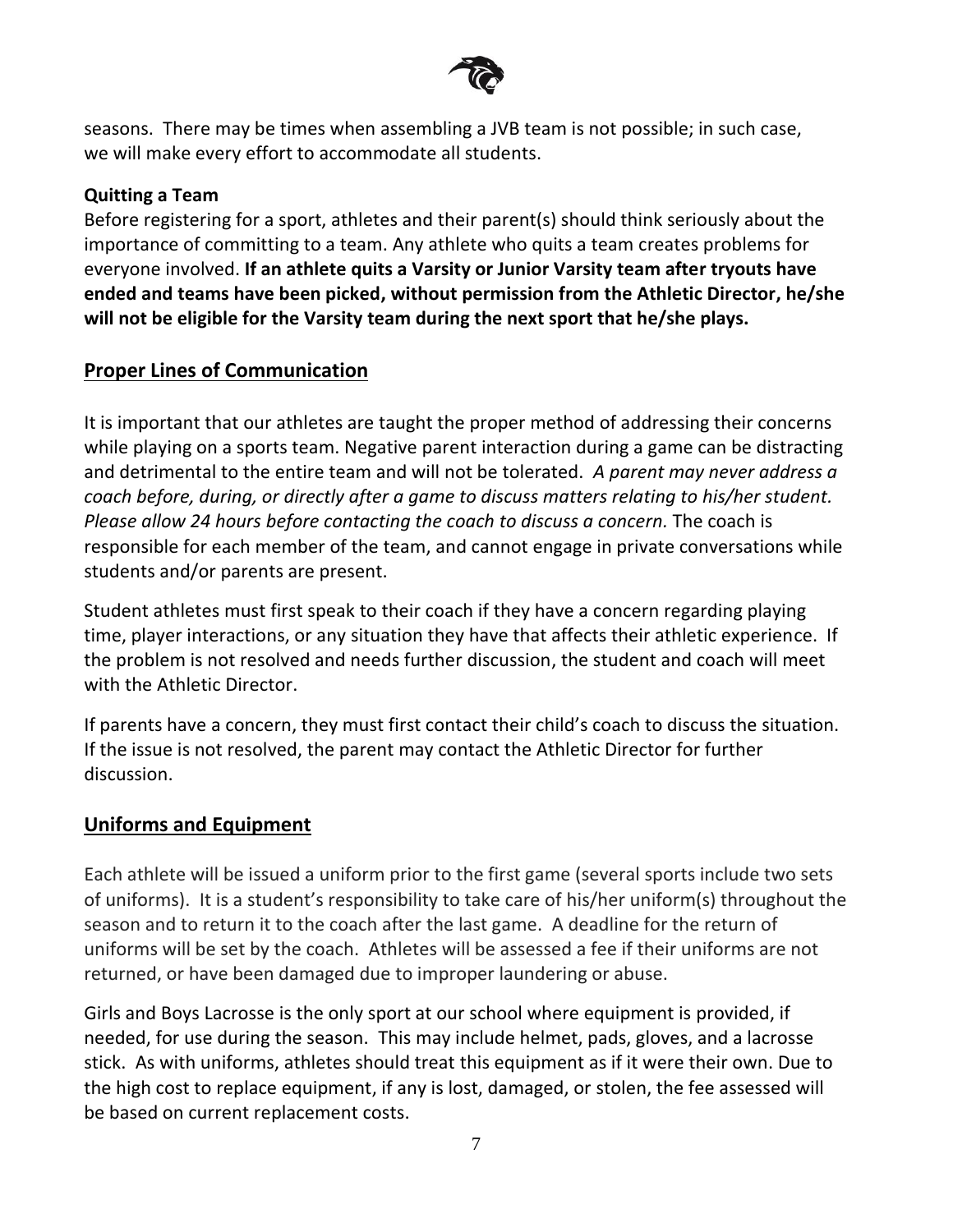

# **A Student will NOT be able to participate in any further sports until the uniform/ equipment is returned or the replacement fee has been paid.**

# **Team Captains**

The coaches and Athletic Director choose Team Captains based on their servant-leadership qualities. Teammates are expected to show respect and listen to their captains during practices, games, and other team activities. Captains may lose their position if they do not display positive leadership qualities both on and off the field. Team Captains are responsible for modeling proper treatment of teammates at every level and informing the coach of student concerns.

# **Injury Policies and Procedures**

Basic first aid is given to any athlete requiring it. The coach will assess the student's complaint and/or injury and provide immediate palliative care. If an injury appears minor, the coach and athlete will decide if he/she needs to sit out or is able to return to play. If an injury is deemed serious enough for immediate assessment/treatment, parents or the designated persons on their emergency form will be called. In an emergency requiring immediate assessment, the paramedics and the parents will be called (parents are responsible for any expenses incurred with transport and medical care). (See page 32 of the *Student and Parent Handbook*.)

# **Social Media/Cell Phone Guidelines**

Students are required to abide by all rules and policies outlined on pages 18-19 and 36-37 in the *Student and Parent Handbook*. Any after school activities are part of the "school day" and all disciplinary guidelines outlined in the *Student and Parent Handbook* will be followed.

# **Athletic Awards**

To celebrate the athletic accomplishments of our students, we hold an end-of-the-year athletic awards ceremony and issue the following awards to athletes on each Varsity and Junior Varsity team:

- 1. Offensive Award: based largely on statistical performance and outstanding offensive contributions to the team.
- 2. Defensive Award: given to the player who demonstrates the most hustle, grit, and determination on the defensive side of play.